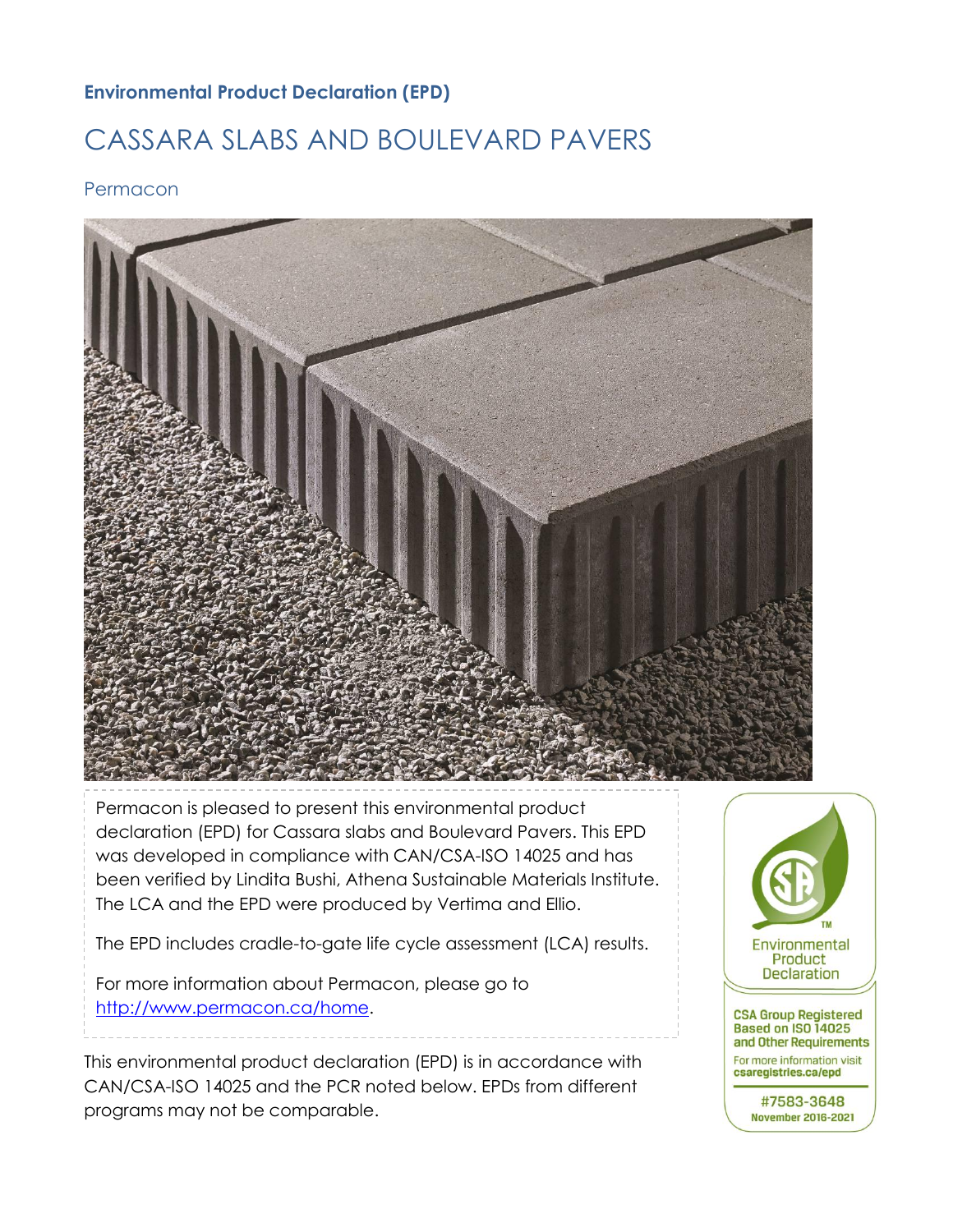| <b>PROGRAM OPERATOR</b>        | <b>CSA Group</b><br>178 Rexdale Blvd<br>Toronto, ON<br>Canada M9W 1R3<br>www.csagroup.org                                                                                                                             |
|--------------------------------|-----------------------------------------------------------------------------------------------------------------------------------------------------------------------------------------------------------------------|
| <b>PRODUCT</b>                 | Cassara Slabs and Boulevard Pavers                                                                                                                                                                                    |
| <b>EPD REGISTRATION NUMBER</b> | 7583-3648                                                                                                                                                                                                             |
| EPD RECIPIENT ORGANIZATION     | <b>EXPERMACON</b><br>THE HARMONY OF SPACE<br>Permacon<br>8140, rue Bombardier<br>Anjou (Québec)<br><b>H1J1A4</b><br><b>CANADA</b>                                                                                     |
| <b>REFERENCE PCR</b>           | Product Category Rules (PCR) For Preparing an<br>Environmental Product Declaration for: Segmental<br><b>Concrete Paving Products</b><br><b>ASTM International</b><br>April, 2015 to March, 2020<br><b>UN CPC 3755</b> |
| <b>DATE OF ISSUE</b>           | November 1, 2016                                                                                                                                                                                                      |
| PERIOD OF VALIDITY             | October 31. 2021                                                                                                                                                                                                      |

| The PCR review was conducted by:                                                                                                                                                         | Nicholas Santero, Apple (Chairperson)<br>Christine Subasic, Consulting Architectural Engineer<br>Juan Tejeda, ORCO Block Company |
|------------------------------------------------------------------------------------------------------------------------------------------------------------------------------------------|----------------------------------------------------------------------------------------------------------------------------------|
| This EPD and related data were<br>independently verified by an external<br>verifier, Lindita Bushi, Athena<br>Sustainable Materials Institute,<br>according to CAN/CSA-ISO<br>14025:2006 | Lindita Bushy<br>Lindita Bushi, Athena Sustainable Materials Institute                                                           |

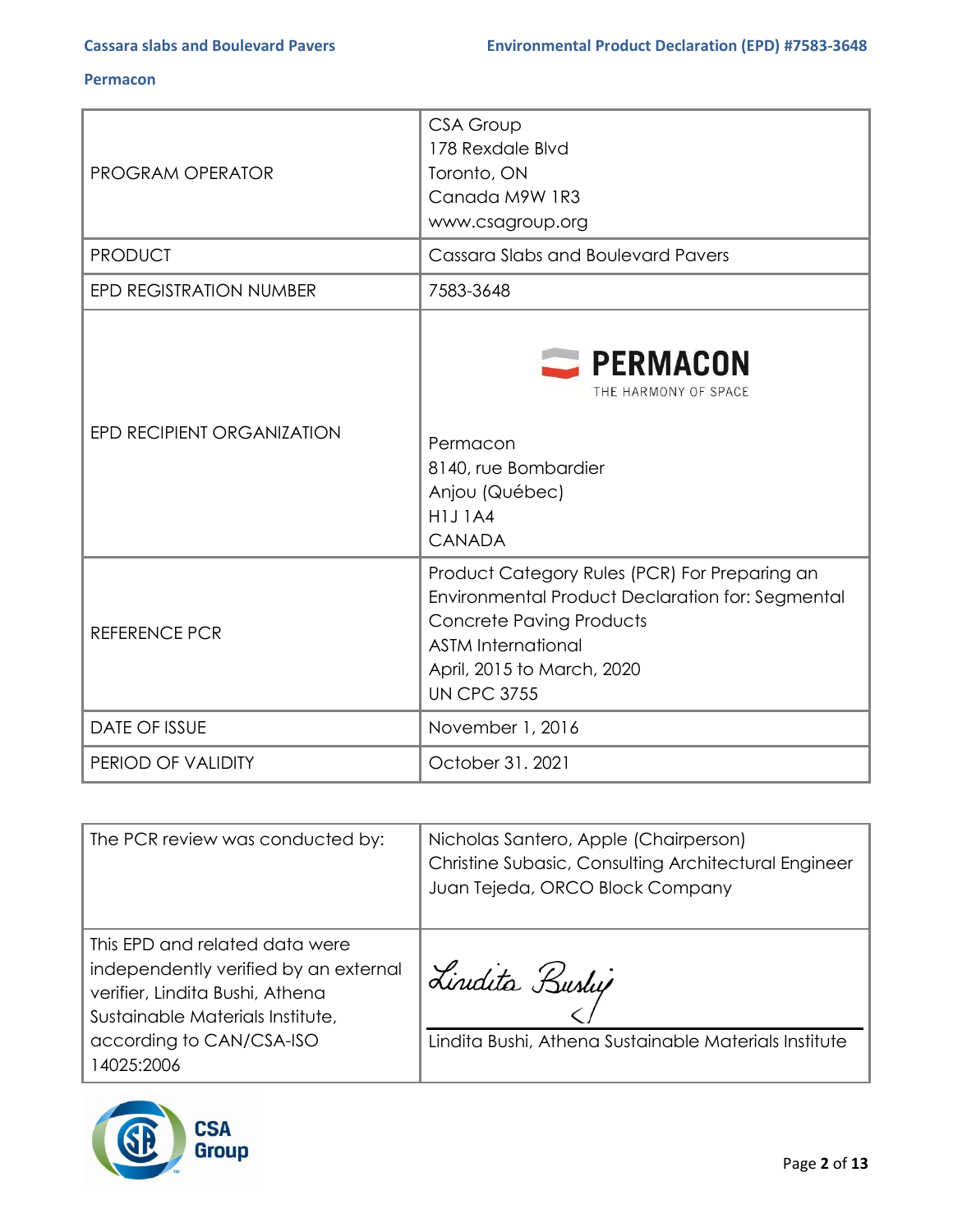## **DESCRIPTION OF PERMACON**

For over sixty years, Permacon, pioneer, innovator and champion of growth, has been Canada's largest producer of concrete products. Offering an evolving line of over 1000 masonry and landscaping products, Permacon helps diversify and adorn the outdoors of residential, institutional, commercial and industrial environments.

## **DESCRIPTION OF PRODUCT**

Slabs are defined in CSA A231.1 as having a surface area greater than 139.5 in<sup>2</sup> (0.09 m<sup>2</sup>); overall length divided by thickness >4; a minimum nominal thickness of 1.2 in. (30 mm); and a maximum overall length or width of 40 in. (1 m).

Cassara slabs exist in three (3) different colors, namely beige, grey and black. They are available in various dimensions, but with constant thickness and width of 60 mm and 300 mm respectively, and a length varying between 400 mm and 700 mm (see: [http://www.permacon.ca/product/landscaping-slabs/cassara-slab\)](http://www.permacon.ca/product/landscaping-slabs/cassara-slab)

Cassara slabs meet CSA A231.1 requirements for Precast concrete paving slabs and present a compressive strength of 46 Mpa after 28 days.

Pavers are defined in CSA A231.2 as having a surface area less than or equal to 139.5 in<sup>2</sup> (0.09) m2); overall length divided by its thickness ≤4 for pedestrian applications and ≤3 for vehicular applications; and a minimum nominal thickness of 2.36 in. (60 mm).

The whole "Boulevard" series is covered by this EPD and includes: Boulevard Drain, Boulevard TLI 200 Crescendo 300, Boulevard TLI 150 mm, Boulevard TLI 150 mm Crescendo 125, Boulevard TLI 150 mm Crescendo 320, Boulevard TLI 100 mm, Boulevard TLI 100 mm Crescendo 300, Boulevard TLI 90 mm, Boulevard TLI 90 mm Crescendo 320, Boulevard 3DI, Boulevard TLI 80 mm, Boulevard Format 300 and Boulevard Format 500 (http://www.permaconpro.ca/products.html?cat\_id=25&z=pavers).

Boulevard pavers are available in thirteen (13) colors: cinder grey, charcoal, light charcoal, salmon, brown, red, beige grey, beige, Shefford beige, Cambrian black, Cambrian brown, light grey and Stanstead grey. They are manufactured in a wide variety of length and width, and their thickness can vary between 80 mm and 200 mm.

Boulevard pavers meet CSA A231.2 requirements for Precast concrete pavers and present a compressive strength of 50 Mpa after 28 days.

Cassara slabs and Boulevard pavers include post consumer glass powder in replacement of 10% of the cement from the original recipe.

Both products are produced at Permacon manufacturing plant located in Sainte-Eustache,

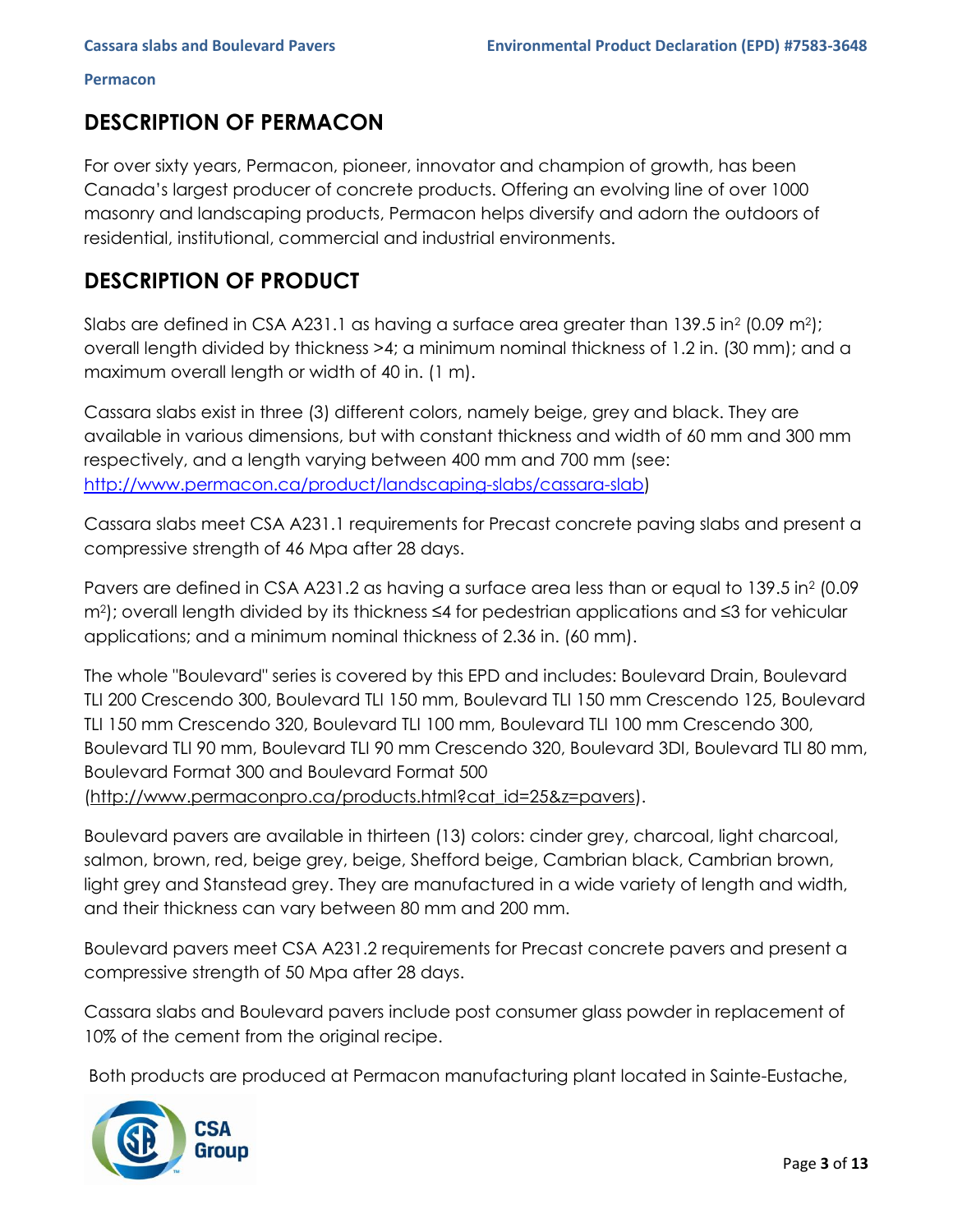Quebec. Saint-Eustache manufacturing plant address is 500 Saint-Eustache Street, Saint-Eustache, QC J7R 7E7 CANADA.

This EPD represents an average performance per color for each type of paving products, i.e. Cassara slabs and Boulevard pavers. In fact, for each color, there is an average recipe due to variation in dimension.

The raw materials input are detailed in table 1.

|  |  | Table 1: Material composition of 1 m <sup>3</sup> of Cassara slabs and Boulevard pavers |
|--|--|-----------------------------------------------------------------------------------------|
|--|--|-----------------------------------------------------------------------------------------|

|                              |                 | <b>Cassara slabs</b> | <b>Boulevard Pavers</b> |                 |  |  |
|------------------------------|-----------------|----------------------|-------------------------|-----------------|--|--|
| <b>Materials</b>             |                 | <b>All colors</b>    | <b>All colors</b>       |                 |  |  |
|                              |                 | Average              | Average                 |                 |  |  |
|                              | Amount (kg)     | Proportion           | Amount (kg)             | Proportion      |  |  |
| Cement - Portland            | $147.3 - 392.4$ | $6.4\% - 16.9\%$     | $0 - 411.1$             | $0\% - 17.9\%$  |  |  |
| Cement - White               | $0 - 245.5$     | $0\% - 10.7\%$       | $0 - 372$               | $0\% - 16.2\%$  |  |  |
| Glass powder                 | $43.1 - 43.6$   | 1.9%                 | $41.2 - 45.7$           | $1.8\% - 2.0\%$ |  |  |
| Sand                         | $790.8 - 800.3$ | 34.4% - 34.8%        | $0 - 1129$              | $0\% - 49.0\%$  |  |  |
| Natural aggregates           | $735.3 - 744.1$ | $32.0\% - 32.4\%$    | $0 - 753.2$             | $0\% - 32.8\%$  |  |  |
| Quartz                       |                 |                      | $0 - 576.2$             | $0\% - 25.1\%$  |  |  |
| Sand - White                 |                 |                      | $0 - 279.3$             | $0\% - 12.15\%$ |  |  |
| Aggregates (Cal 1 & Cal 3)   |                 |                      | $0 - 1534.8$            | $0\% - 66.7\%$  |  |  |
| Mortar sand                  | $313.0 - 316.5$ | 13.6% - 13.8%        | $0 - 336.6$             | $0\% - 14.6\%$  |  |  |
| White stone                  |                 |                      | $0 - 1128.4$            | $0\% - 49.1\%$  |  |  |
| Admixtures                   | 2.0             | 0.1%                 | 2.0                     | 0.1%            |  |  |
| Pigments                     | $0.4 - 27.5$    | $0.02\% - 1.2\%$     | $0 - 33.7$              | $0\% - 1.5\%$   |  |  |
| Water                        | 136 - 138       |                      | $130 - 144$             |                 |  |  |
| <b>TOTAL (without water)</b> | 2300            | 100%                 | 2300                    | 100%            |  |  |

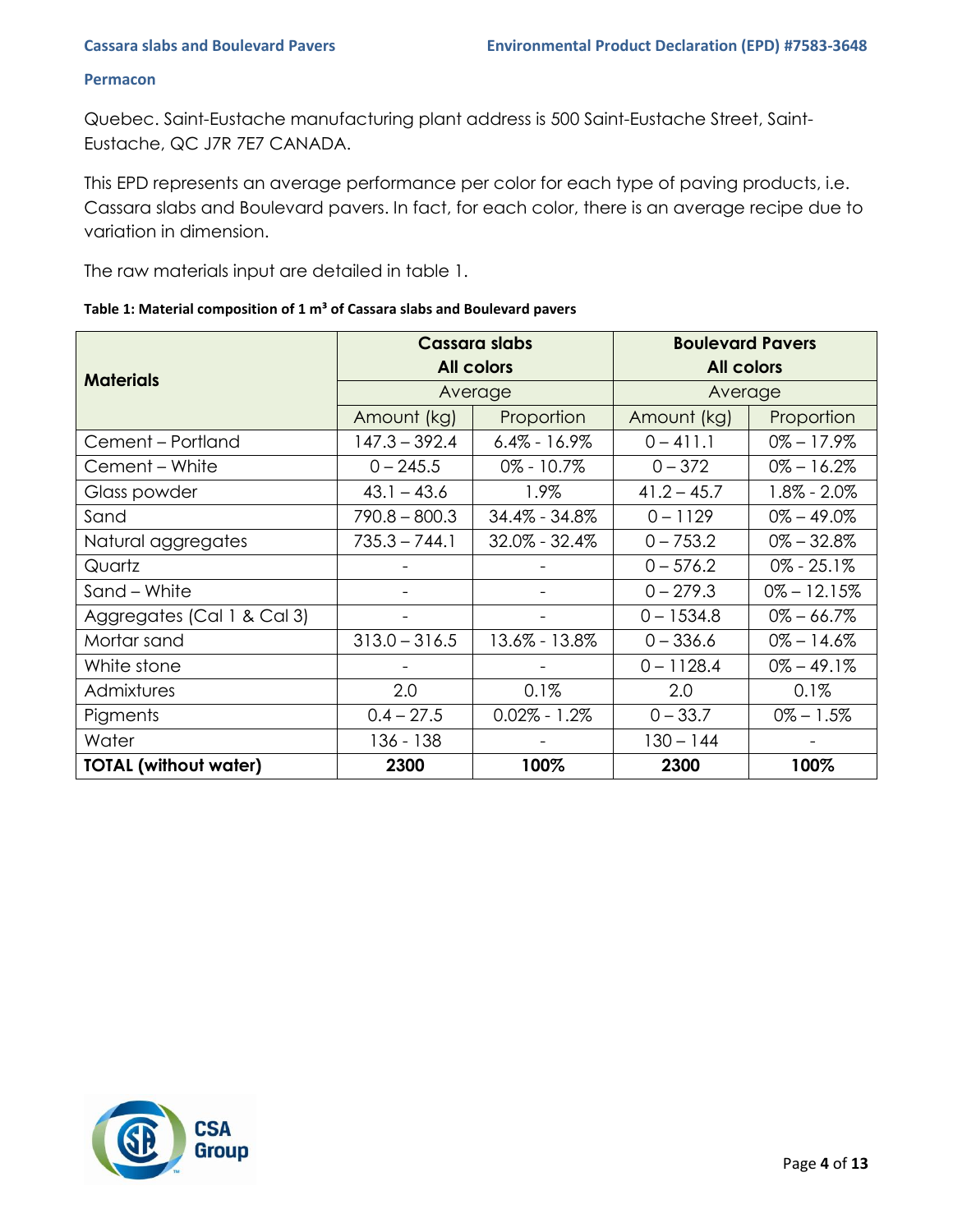## **SCOPE OF EPD**

## **Reference flow and declared unit**

The selected declared unit for this study is **1 m<sup>3</sup> of concrete formed into paving products**.

Pavers and slabs have a density of 2300 kg/m<sup>3</sup>. Paver and slabs are available in a wide number of dimensions. Therefore, the reference mass is 2300 kg of product.

### **System boundaries**

This EPD focuses on a Cradle-to-Gate life cycle impact assessment (LCIA) of Cassara slabs and Boulevard pavers. Therefore, three (3) life cycle stages are considered, namely A-1) Raw materials acquisition, A-2) Raw materials transportation to the manufacturing plant, and, A-3) Slabs and pavers manufacturing. Figure 1 illustrates the process flow diagram. The following stages are not included: construction process, use and end-of-life.

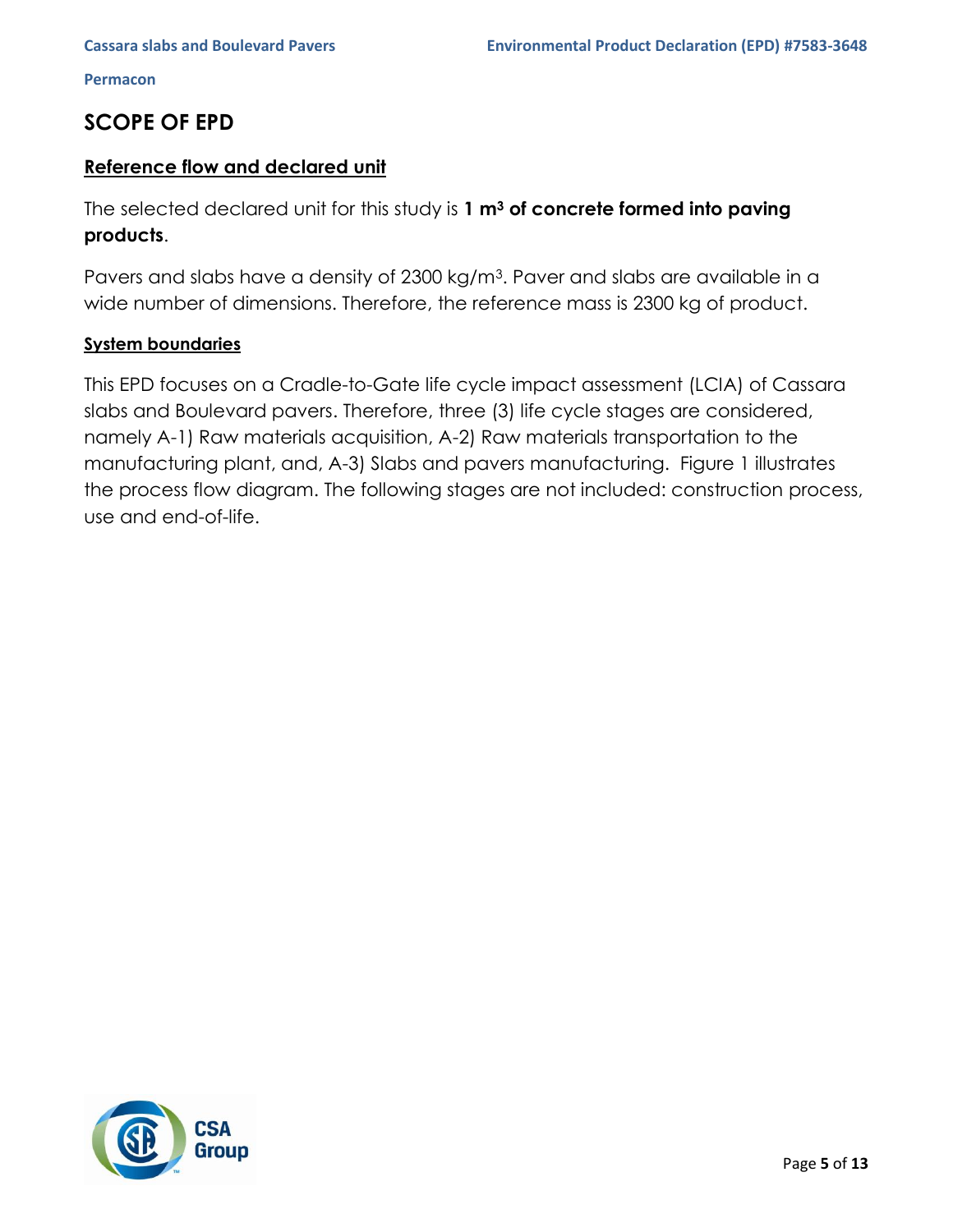

**Figure 1: System boundaries for Cassara slabs and Boulevard pavers Cradle-to-Gate LCA**

**Raw materials acquisition:** this includes the extraction from the quarry (sand, aggregates), the production of clinker and cement, the production of pigments and admixtures as well as the glass collection and production of glass powder. Water consumption at plant is mainly linked to water inputs in products' recipe, and is considered negligible for other activities (e.g. employees' needs). Therefore, water is also included in the raw materials stage.

**Raw materials transportation:** this step includes the transportation of raw materials from Permacon's suppliers to the St-Eustache manufacturing plant.

**Slabs and Pavers manufacturing:** this step includes the energy requirements (electricity, heat) and emissions to the environment related to the manufacturing of the product, including batching and mixing of the concrete, forming units, curing of

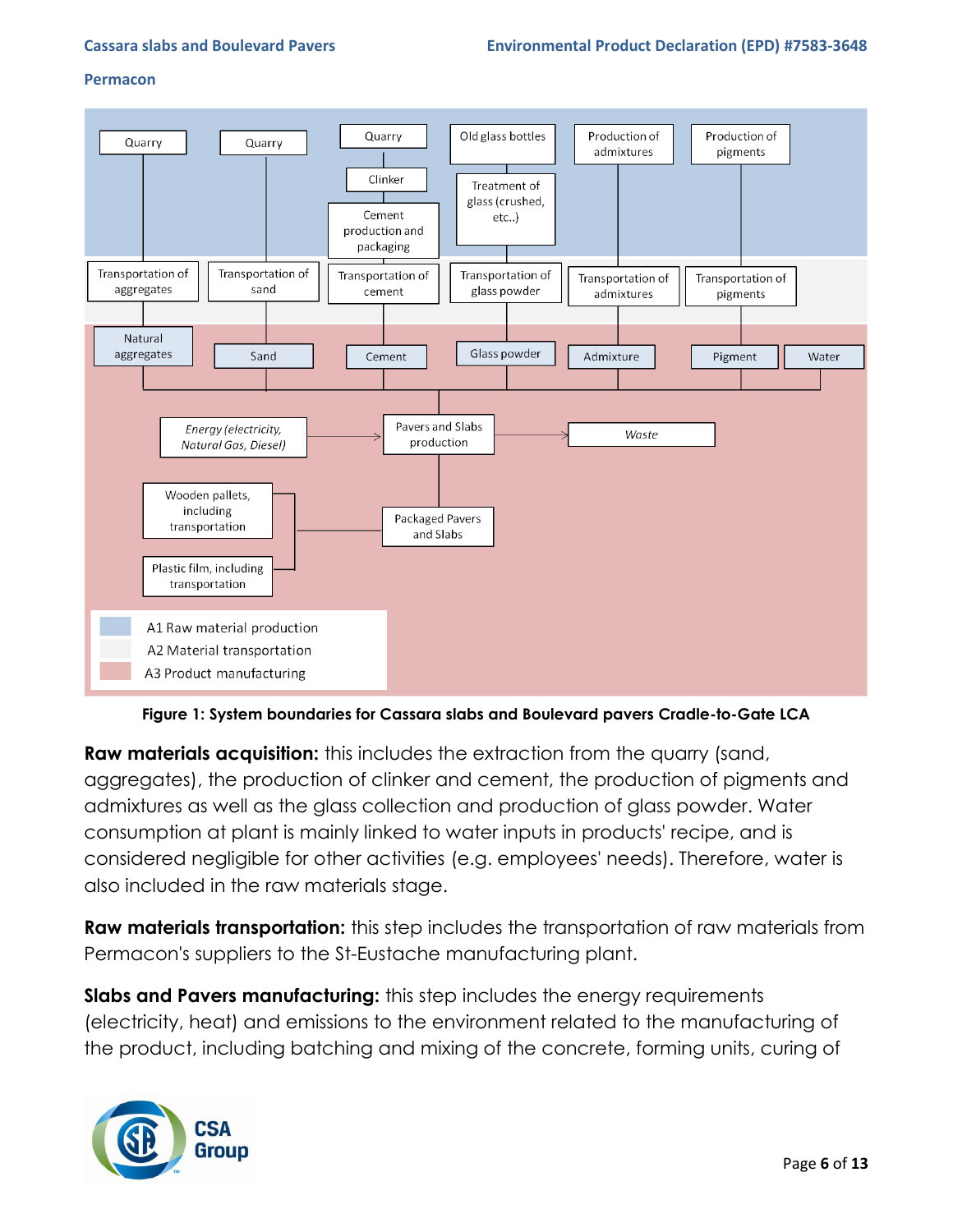units, and applicable post-production finishing of units. Slabs and pavers production generates 3% of losses. This loss of material is considered as waste. This step also includes packaging materials to make the products ready for shipment, as well as the transportation of these materials to Permacon's manufacturing plant.

## **Calculation method**

SimaPro software v 8.0.4.30, developed by PRé Consultants, was used to calculate the inventory and to assess potential environmental impacts associated with the inventoried inputs and outputs.

## **Data sources**

Inventory data was collected from the Permacon manufacturing plant located in Saint-Eustache, QC, using a LCI questionnaire. Inventory data included both the total annual mass of products from Saint-Eustache plant and the total annual mass of the products under study, the amount of raw materials entering the production of Cassara slabs and Boulevard pavers, losses of these materials, distances and transportation mode for the raw materials supply, energy consumption, emissions to the environment, water consumption, and materials needed for packaging.

Data related to energy, materials and waste needed to produce glass powder from post-consumer materials was collected directly from Permacon's suppliers.

Data used to model Admixtures was taken from the European Federation of Concrete Admixtures Associations' EPDs for Concrete admixtures (2015) [1], [2], [3].

When primary data was not available, the unit processes were selected either from the *ecoinvent* v3.1 database, one of the most comprehensive LCI databases currently available [4], or from the US LCI database [5], that is specific to the North American context. When necessary, the electricity grid mix of unit processes has been adapted to specific contexts (Quebec or Ontario).

## **Data quality**

This study is specific to a particular manufacturer: Permacon. The primary data, mostly obtained from the manufacturer, is representative of the current technologies and materials used by the company. As primary data was collected directly from the only plant where Cassara slabs and Boulevard pavers are manufactured, it can be stated that it is 100% representative of the technologies in use and of the geographical areas.

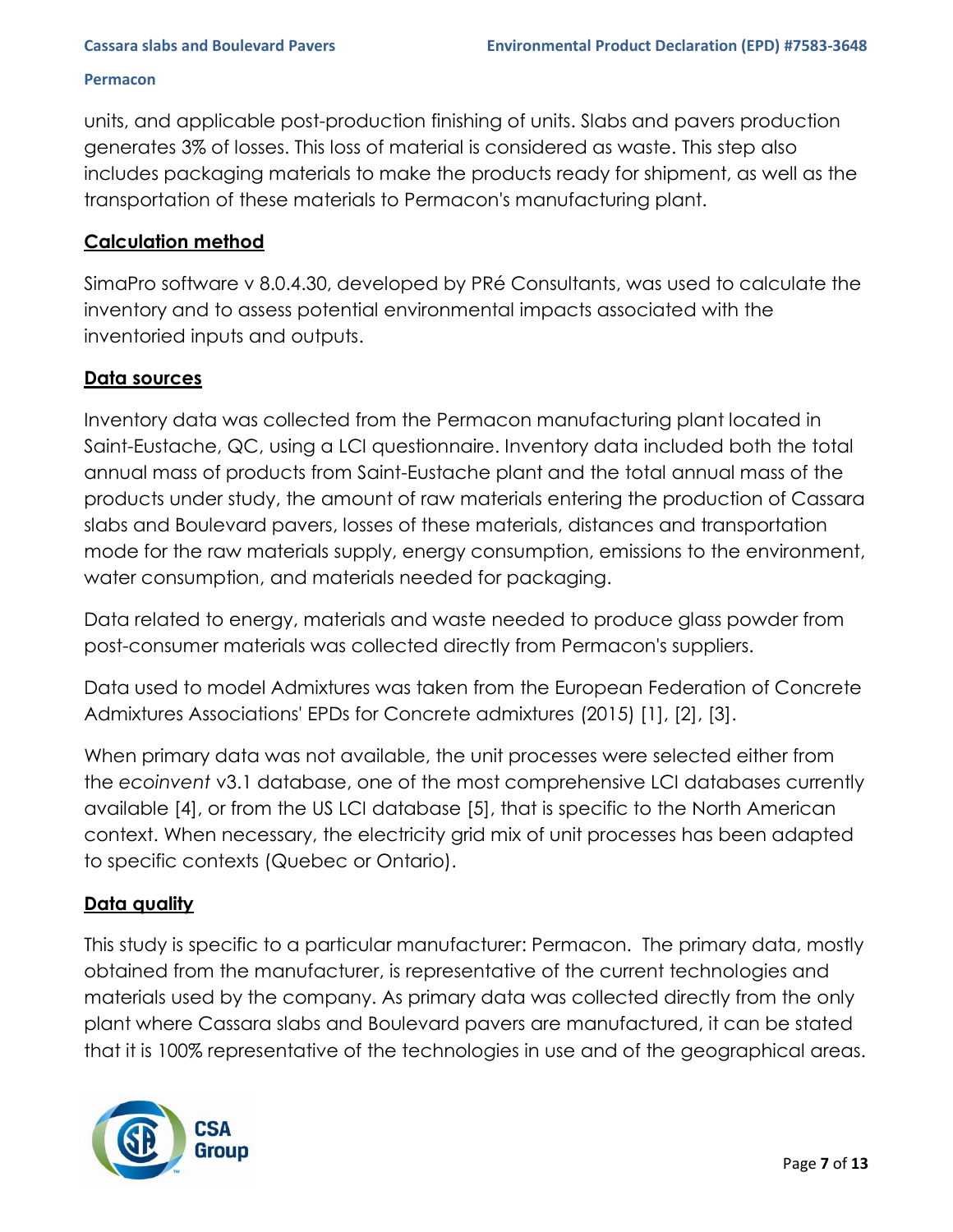Primary data was also collected from one of Permacon's suppliers, concerning glass powder production. Data was collected so as to be representative of the full year 2015.

Secondary data was used only for upstream processes. For some processes, the e*coinvent* database provided representative data for a Canadian context. These processes were used in priority. When necessary, the electricity grid mix was changed for the electricity grid mix of the province where the production takes place.

When *ecoinvent* processes were not available for a North American context, processes were taken from the US LCI database.

## **Allocation**

Data relative to energy consumption (electricity, heat) was provided for the whole manufacturing plant. ISO 14040 allocation procedure states that, whenever possible, allocation should be avoided by collecting data related to the process under study or by expanding the product system. In the present case, data was provided by the manufacturing plant as a total value, and not specifically for the Cassara slabs and Boulevard pavers.

According to ISO 14040, step 2 consists of partitioning the inputs and outputs between the different products in a way that reflects the physical relationship between them.

This manufacturing plant produces various concrete masonry blocks, with similar sizes and weights that go through similar manufacturing steps. The difference in their economic value is less than a factor of 10. Therefore, mass allocation is suitable to estimate the share of the total energy that can be assigned to each product.

### **Cut-off methodology**

According to the PCR [6], if a mass flow or energy flow represents less than 1% of the cumulative mass or energy flow of the system, it may be excluded from system boundaries. However, these flows should not have a relevant environmental impact. Also, at least 95% of the energy usage and mass flow shall be included. In the present study, no primary data (input material, energy consumption) was excluded from the system boundaries. Water consumption was assumed to be 100% dedicated to product manufacturing, i.e. used in finished product.

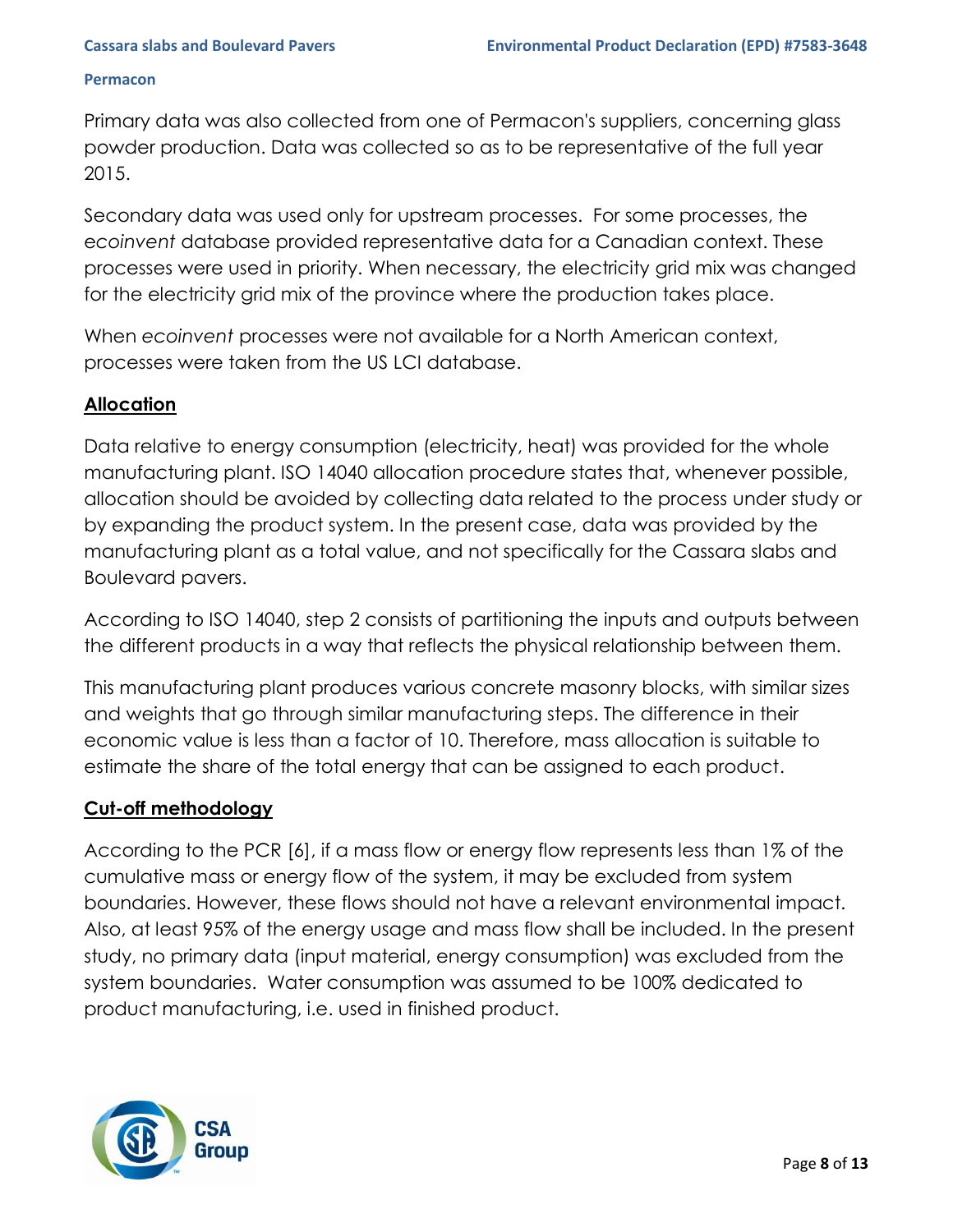## **Exclusions**

No data on the construction, maintenance or dismantling of the capital assets, daily transport of the employees, office work, business trips and other activity from Permacon employees was included in the model. The model only takes into account processes associated with infrastructures that are already included in *ecoinvent* modules. Water consumption at plant for other purposes (e.g. employees' needs) was excluded from the study.

## **ENVIRONMENTAL IMPACTS**

The five impact indicators required by the PCR, namely global warming potential (GWP), acidification potential, eutrophication potential, smog creation potential and ozone depletion potential were calculated using the TRACI 2.1 impact assessment methodology developed by Bare and Gloria [7].

Always in accordance with the PCR, Table 2 and Table 3 present respectively the LCIA results for 1 m<sup>3</sup> of Cassara slabs and for 1 m<sup>3</sup> of Boulevard pavers using TRACI methodology, as well as total primary energy consumption, consumption of renewable and non-renewable materials, fresh water consumption, and waste generation.

The Cradle-to-Gate impact assessment results of Permacon's Cassara slabs and Boulevard pavers are summarized below.

| <b>Environmental indicator</b>                            | Unit                       | Cassara      |          |              |  |  |  |
|-----------------------------------------------------------|----------------------------|--------------|----------|--------------|--|--|--|
|                                                           |                            | <b>Black</b> | Grey     | <b>Beige</b> |  |  |  |
| Ozone depletion potential                                 | kg CFC-11 eq               | 8.39E-06     | 8.39E-06 | 8.75E-06     |  |  |  |
| Global Warming Potential                                  | $kg CO2$ eq                | 537          | 525      | 567          |  |  |  |
| Smog creation potential                                   | kg O <sub>3</sub> eq       | 60           | 59       | 64           |  |  |  |
| Acidification potential                                   | kg SO <sub>2</sub> eq      | 3.63         | 3.54     | 3.81         |  |  |  |
| Eutrophication potential                                  | kg N eq                    | 0.57         | 0.57     | 0.63         |  |  |  |
|                                                           | Primary energy consumption |              |          |              |  |  |  |
| Renewable (solar, wind, hydroelectric,<br>and geothermal) | MJ                         | 1658         | 1664     | 1562         |  |  |  |
| Renewable (biomass)                                       | MJ                         | 34           | 31       | 36           |  |  |  |
| Non-renewable nuclear                                     | MJ                         | 373          | 352      | 572          |  |  |  |
| Non-renewable fossil                                      | MJ                         | 4589         | 4405     | 4953         |  |  |  |
|                                                           | Resources consumption      |              |          |              |  |  |  |
| Non-renewable materials                                   | kg                         | 2666         | 2693     | 2696         |  |  |  |
| Renewable materials                                       | kg                         | 190          | 190      | 190          |  |  |  |
| Fresh water                                               |                            | 700          | 698      | 1005         |  |  |  |
| Waste generated                                           |                            |              |          |              |  |  |  |
| Non-hazardous                                             | kg                         | 209          | 200      | 200          |  |  |  |
| Hazardous                                                 | kg                         | 0.14         | 0.12     | 0.12         |  |  |  |

## Table 2: LCIA results for 1 m<sup>3</sup> of Cassara slabs

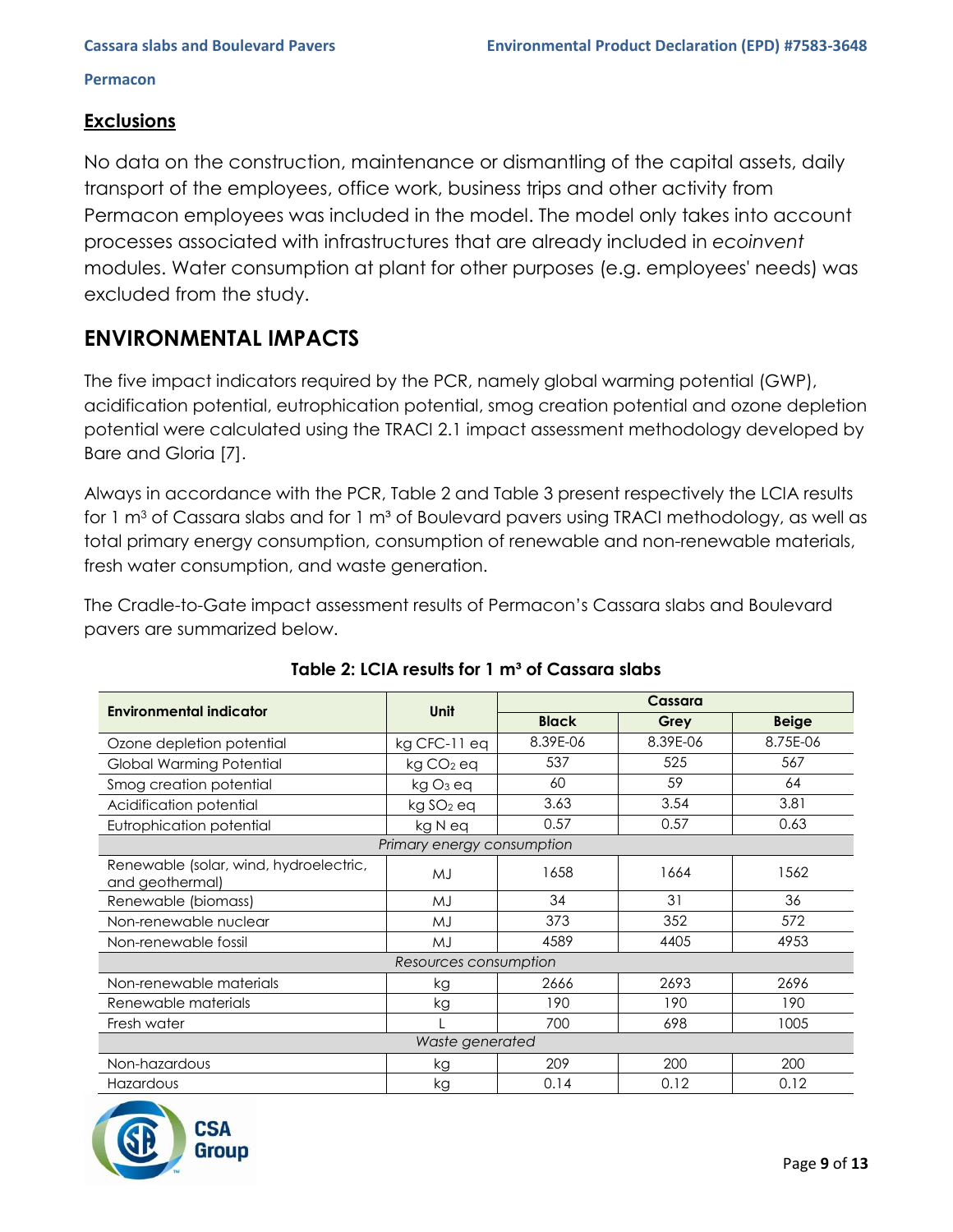| Table 3: LCIA results of 1 m <sup>3</sup> of Boulevard pavers |  |  |  |  |
|---------------------------------------------------------------|--|--|--|--|
|---------------------------------------------------------------|--|--|--|--|

| <b>Environmental indicator</b>                               | <b>Unit</b> |                       | <b>Boulevard</b> |      |                    |          |                 |      |                       |      |                       |              |
|--------------------------------------------------------------|-------------|-----------------------|------------------|------|--------------------|----------|-----------------|------|-----------------------|------|-----------------------|--------------|
|                                                              |             |                       |                  |      | <b>Cinder grey</b> |          | <b>Charcoal</b> |      | <b>Light Charcoal</b> |      | Salmon                | <b>Brown</b> |
| Ozone depletion potential                                    |             | kg CFC-11 eq          |                  |      | 8.20E-06           | 8.37E-06 |                 |      | 8.08E-06              |      | 8.17E-06              | 8.87E-06     |
| Global Warming Potential                                     |             | $kg CO2$ eq           |                  |      | 513                | 526      |                 | 507  |                       |      | 509                   | 549          |
| Smog creation potential                                      |             | kg O <sub>3</sub> eq  |                  |      | 57                 |          | 59              | 57   |                       |      | 58                    | 60           |
| Acidification potential                                      |             | kg SO <sub>2</sub> eq |                  |      | 3.46               | 3.55     |                 |      | 3.43                  |      | 3.45                  | 3.68         |
| Eutrophication potential                                     |             | kg N eq               |                  |      | 0.56               |          | 0.57            |      | 0.55                  |      | 0.56                  | 0.61         |
| Primary energy consumption                                   |             |                       |                  |      |                    |          |                 |      |                       |      |                       |              |
| Renewable (solar, wind,<br>hydroelectric, and geothermal)    |             | MJ                    |                  |      | 1655               |          | 1662            |      | 1649                  |      | 1649                  | 1678         |
| Renewable (biomass)                                          |             | MJ                    |                  |      | 31                 |          | 32              |      | 31                    |      | 32                    | 34           |
| Non-renewable nuclear                                        |             | MJ                    |                  |      | 348                |          | 356             |      | 349                   |      | 356                   | 368          |
| Non-renewable fossil                                         |             | MJ                    |                  |      | 4338               |          | 4433            |      | 4328                  |      | 4362                  | 4564         |
| Resources consumption                                        |             |                       |                  |      |                    |          |                 |      |                       |      |                       |              |
| Non-renewable materials                                      |             | kg                    |                  |      | 2688               |          | 2686            |      | 2683                  |      | 2676                  | 2693         |
| Renewable materials                                          |             | kg                    |                  |      | 190                |          | 190             |      | 190                   |      | 190                   | 190          |
| Fresh water                                                  |             |                       |                  |      | 684                |          | 697             |      | 678                   |      | 685                   | 725          |
| Waste generated                                              |             |                       |                  |      |                    |          |                 |      |                       |      |                       |              |
| Non-hazardous                                                |             | kg                    |                  |      | 197                |          | 200             |      | 198                   |      | 200                   | 202          |
| Hazardous                                                    |             | kg                    |                  |      | 0.12               |          | 0.12            |      | 0.12                  | 0.12 |                       | 0.13         |
| <b>Environmental indicator</b>                               | Unit        |                       |                  |      |                    |          |                 |      | <b>Boulevard</b>      |      |                       |              |
|                                                              |             |                       | Red              |      | <b>Grey Beige</b>  |          | <b>Beige</b>    |      | <b>Shefford Beige</b> |      | <b>Cambrian Black</b> |              |
| Ozone depletion<br>potential                                 |             | kg CFC-11 eq          | 9.02E-06         |      | 8.63E-06           | 8.73E-06 |                 |      | 8.73E-06              |      | 8.05E-06              |              |
| Global Warming<br>Potential                                  |             | kg CO <sub>2</sub> eq | 548              |      | 565                |          | 579             |      | 569                   |      |                       | 510          |
| Smog creation potential                                      |             | $kgO3$ eq             | 60               |      | 65                 | 68       |                 |      | 65                    |      |                       | 57           |
| Acidification potential                                      |             | kg SO <sub>2</sub> eq | 3.69             |      | 3.81               |          | 3.91            |      | 3.84                  |      | 3.45                  |              |
| Eutrophication potential                                     |             | kg N eq               | 0.61             |      | 0.63               |          | 0.64            |      | 0.64                  | 0.54 |                       |              |
| Primary energy consumption                                   |             |                       |                  |      |                    |          |                 |      |                       |      |                       |              |
| Renewable (solar, wind,<br>hydroelectric, and<br>geothermal) |             | MJ                    | 1672             | 1523 |                    | 1495     |                 | 1522 |                       | 1631 |                       |              |
| Renewable (biomass)                                          |             | MJ                    | 36               |      | 36                 | 38       |                 | 37   |                       | 31   |                       |              |
| Non-renewable nuclear                                        |             | MJ                    | 383              |      | 632                | 687      |                 |      | 637                   |      | 353                   |              |
| Non-renewable fossil                                         |             | MJ                    | 4617             | 5040 |                    | 5273     |                 |      | 5042                  |      | 4354                  |              |
| Resources consumption                                        |             |                       |                  |      |                    |          |                 |      |                       |      |                       |              |
| Non-renewable<br>materials                                   |             | kg                    | 2685             |      | 2689               |          | 2686            |      | 2692                  |      | 2671                  |              |
| Renewable materials                                          |             | kg                    | 190              |      | 190                |          | 190             |      | 190                   |      |                       | 190          |
| Fresh water                                                  |             | L                     | 728              |      | 1075               |          | 1145            |      | 1087                  |      |                       | 675          |
| Waste generated                                              |             |                       |                  |      |                    |          |                 |      |                       |      |                       |              |
| Non-hazardous                                                |             | kg                    | 205              |      | 198                |          | 198             |      | 197                   |      |                       | 200          |
| Hazardous                                                    |             | kg                    | 0.13             |      | 0.12               | 0.12     |                 | 0.12 |                       |      | 0.12                  |              |

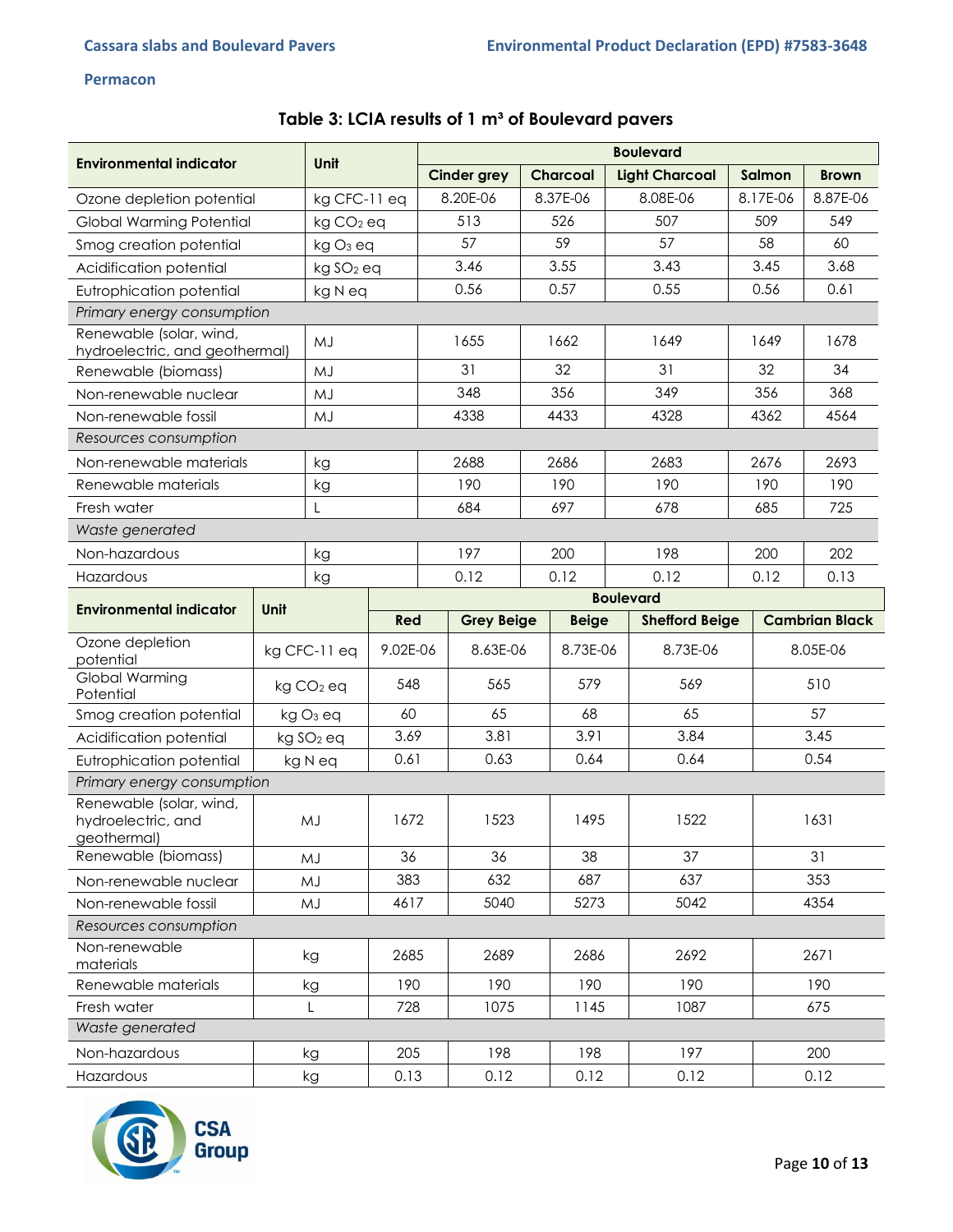|  | Table 3 (continuation): LCIA results of 1 m <sup>3</sup> of Boulevard pavers |  |
|--|------------------------------------------------------------------------------|--|
|--|------------------------------------------------------------------------------|--|

| Environmental indicator                                   | <b>Unit</b>           | <b>Boulevard</b>      |            |                       |  |  |
|-----------------------------------------------------------|-----------------------|-----------------------|------------|-----------------------|--|--|
|                                                           |                       | <b>Cambrian brown</b> | Light grey | <b>Stanstead grey</b> |  |  |
| Ozone depletion potential                                 | kg CFC-11 eq          | 8.45E-06              | 8.50E-06   | 8.24E-06              |  |  |
| Global Warming Potential                                  | kg CO <sub>2</sub> eq | 527                   | 560        | 538                   |  |  |
| Smog creation potential                                   | kg O <sub>3</sub> eq  | 60                    | 65         | 62                    |  |  |
| Acidification potential                                   | kg SO <sub>2</sub> eq | 3.57                  | 3.78       | 3.62                  |  |  |
| Eutrophication potential                                  | kg N eq               | 0.59                  | 0.62       | 0.56                  |  |  |
| Primary energy consumption                                |                       |                       |            |                       |  |  |
| Renewable (solar, wind, hydroelectric, and<br>geothermal) | MJ                    | 1637                  | 1526       | 1643                  |  |  |
| Renewable (biomass)                                       | MJ                    | 35                    | 35         | 31                    |  |  |
| Non-renewable nuclear                                     | MJ                    | 378                   | 595        | 349                   |  |  |
| Non-renewable fossil                                      | MJ                    | 4518                  | 5002       | 4696                  |  |  |
| Resources consumption                                     |                       |                       |            |                       |  |  |
| Non-renewable materials                                   | kg                    | 2653                  | 2934       | 2935                  |  |  |
| Renewable materials                                       | kg                    | 190                   | 190        | 190                   |  |  |
| Fresh water                                               |                       | 709                   | 1019       | 682                   |  |  |
| Waste generated                                           |                       |                       |            |                       |  |  |
| Non-hazardous                                             | kg                    | 208                   | 197        | 197                   |  |  |
| Hazardous                                                 | kg                    | 0.14                  | 0.12       | 0.12                  |  |  |

### **Interpretation**

This LCA showed that raw materials acquisition is the stage with the highest environmental impacts. Because of the clinker component, cement is the raw material with the highest impacts, even though its weight ratio is only 17%. Therefore, any way of reducing the cement (or clinker) proportion in the final product, without impacting on the product quality, is likely to reduce the environmental impacts.

The Cassara slab – black was selected as an example to illustrate the contribution to the impacts of different life cycle stages. Figure 2 and Figure 3 present the relative contribution of raw materials acquisition, transportation and product manufacturing to the LCIA impacts, and to energy consumption. Raw materials acquisition is the main contributor to the environmental impacts (>50%), together with production in the case of smog (40%). Raw materials acquisition and production both contribute significantly to energy consumption.

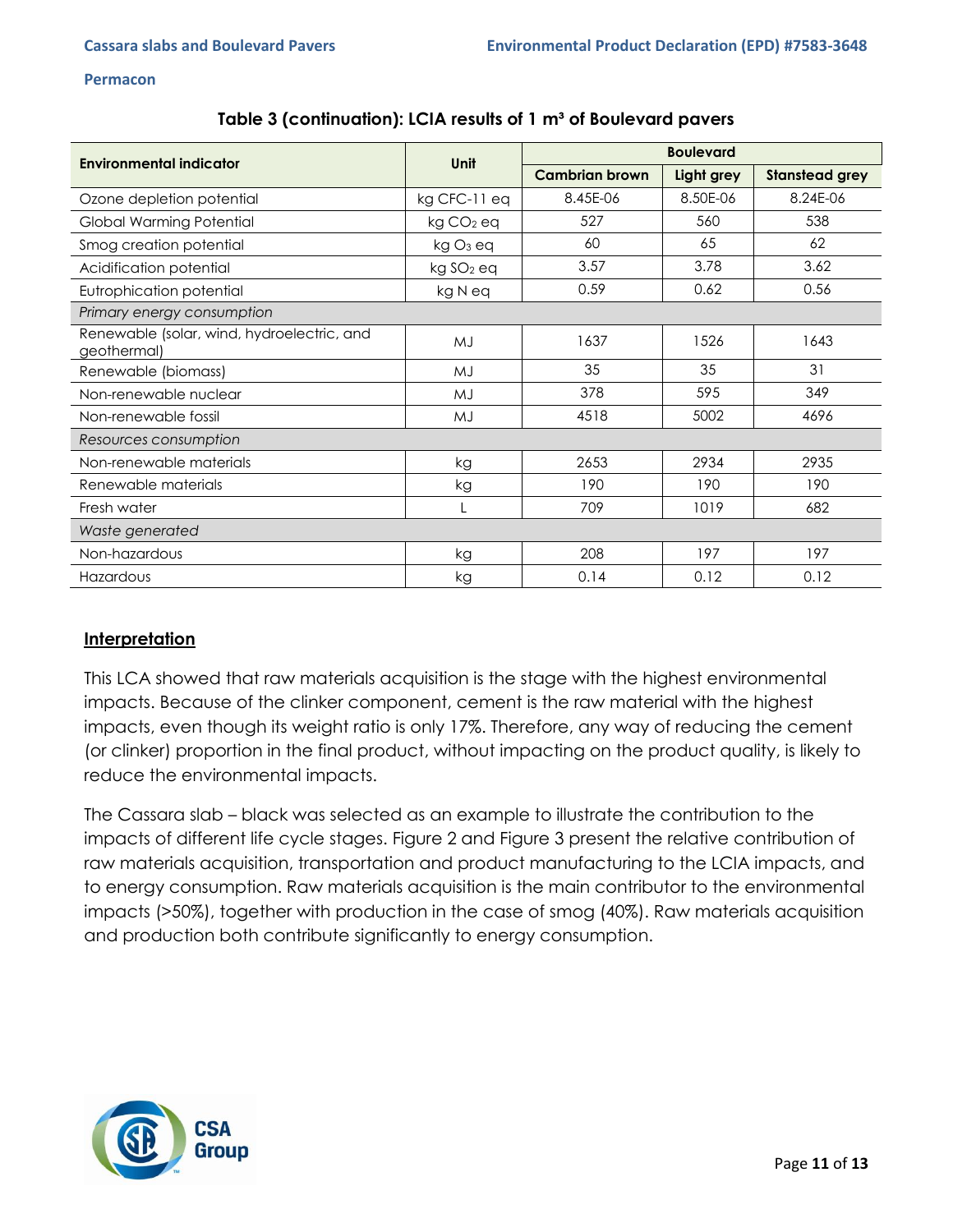

**Figure 2: Contribution of life cycle stages to the environmental impacts of 1m<sup>3</sup> of Cassara slab - black, TRACI indicators**



### **Figure 3: Contribution of life cycle stages to the environmental impacts of 1m<sup>3</sup> of Cassara slab - black, Energy consumption**

### **Additional environmental information**

Cassara slabs and Boulevard pavers use glass powder from post consumer sources in replacement of a part of the cement. Also, pigments are produced of iron scrap (cast iron borings), which is a recovered material.